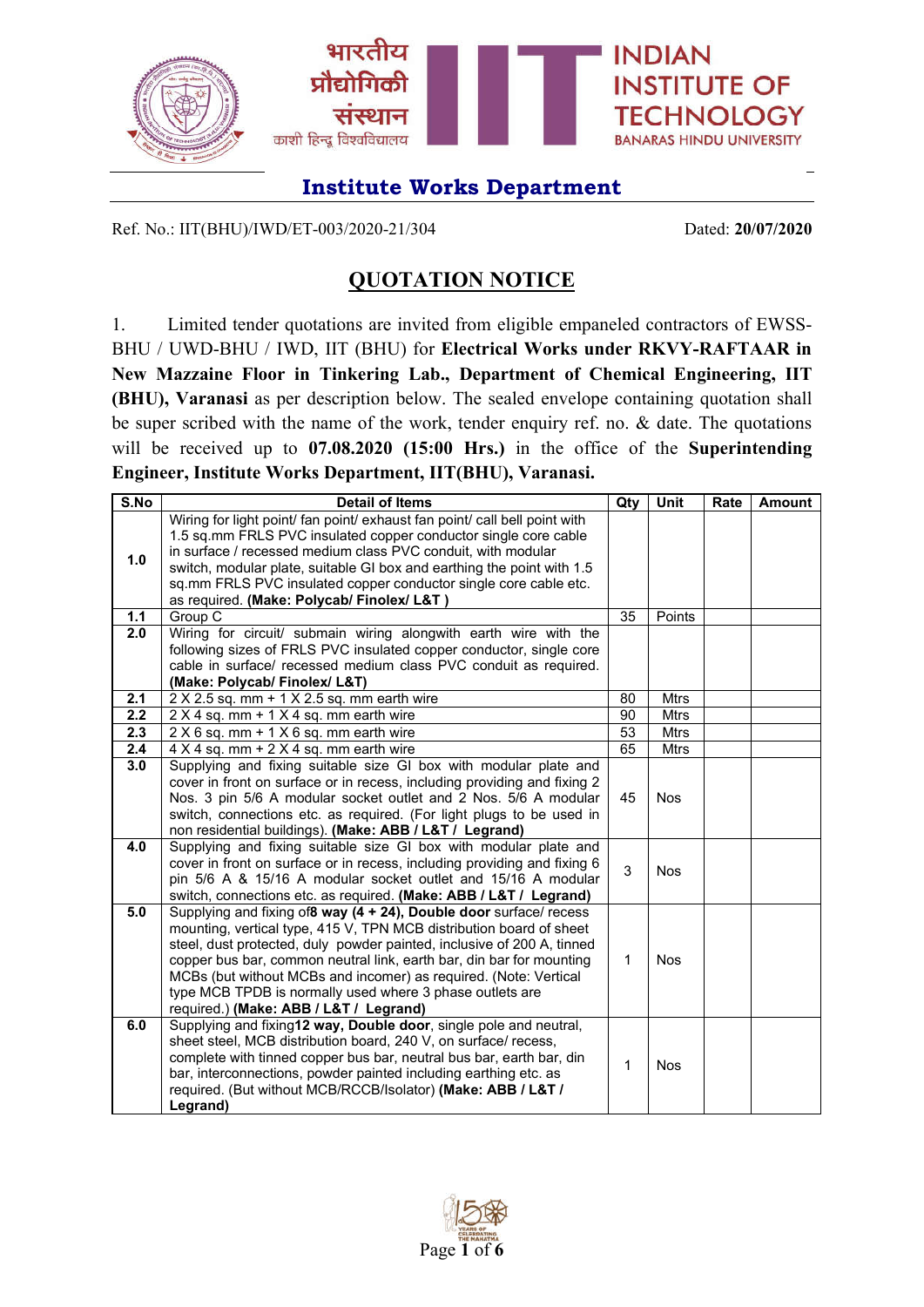





| 7.0  | Providing and fixing following rating and breaking capacity and pole<br>MCCB with thermo magnetic release and terminal spreaders in<br>existing cubicle panel board including drilling holes in cubicle panel, |                |             |              |  |
|------|----------------------------------------------------------------------------------------------------------------------------------------------------------------------------------------------------------------|----------------|-------------|--------------|--|
|      | making connections, etc. as required. (For VTPN DB) (Make: ABB /                                                                                                                                               |                |             |              |  |
|      | L&T / Legrand)                                                                                                                                                                                                 |                |             |              |  |
| 7.1  | 125 A, 36KA, FPMCCB                                                                                                                                                                                            | $\mathbf{1}$   | Nos         |              |  |
| 8.0  | Supplying and fixing 5 A to 32 A rating, 240/415 V, 10 kA, "C" curve,<br>miniature circuit breaker suitable for inductive load of following poles                                                              |                |             |              |  |
|      | in the existing MCB DB complete with connections, testing and                                                                                                                                                  |                |             |              |  |
|      | commissioning etc. as required. (Make: ABB / L&T / Legrand)                                                                                                                                                    |                |             |              |  |
| 8.1  | Single Pole MCB                                                                                                                                                                                                | 20             | Nos         |              |  |
| 8.2  | Triple pole                                                                                                                                                                                                    | 4              | <b>Nos</b>  |              |  |
| 8.3  | 32 A "C" curve FP MCB with sheet steel enclosure                                                                                                                                                               | $\overline{4}$ | <b>Nos</b>  |              |  |
| 8.4  | DP MCB "C" curve 40/63 A                                                                                                                                                                                       | $\overline{2}$ | <b>Nos</b>  |              |  |
| 9.0  | Supplying and fixing 20W LED batten ( Make: Philips/ Wipro /                                                                                                                                                   |                |             |              |  |
|      | Polycab)                                                                                                                                                                                                       | 25             | <b>Nos</b>  |              |  |
| 10.0 | Supplying and fixing of 230VAC 1Ph. 1400mm dia Ceiling Fan (High<br>Speed) with down rod upto 5ft. (Make: Usha / Crompton / Bajaj)                                                                             | 10             | <b>Nos</b>  |              |  |
| 11.0 | Supplying and fixing of 230VAC 1Ph. 400 mm Wall Fan with sweep<br>feature. (Make: Usha / Bajaj / CG)                                                                                                           | 5              | <b>Nos</b>  |              |  |
| 12.0 | DP mcb "C" curve 40/63 A in 2/4 Module sheet Steel Enclosure                                                                                                                                                   |                |             |              |  |
|      | (Make: ABB / L&T / Legrand)                                                                                                                                                                                    | $\mathcal{P}$  | <b>Nos</b>  |              |  |
| 13.0 | Supplying and fixing 20 A, 240 V, SPN Industrial type socket outlet,                                                                                                                                           |                |             |              |  |
|      | with 2 pole and earth, metal enclosed plug top alongwith 20 A "C"                                                                                                                                              |                |             |              |  |
|      | curve, SP, MCB, in sheet steel enclosure, on surface or in recess,                                                                                                                                             | $\overline{2}$ | <b>Nos</b>  |              |  |
|      | with chained metal cover for the socket out let and complete with                                                                                                                                              |                |             |              |  |
|      | connections, testing and commissioning etc. as required. (Make:<br>ABB / L&T / Legrand)                                                                                                                        |                |             |              |  |
| 14.0 | Earthing with G.I. earth pipe 4.5 meter long, 40 mm dia including                                                                                                                                              |                |             |              |  |
|      | accessories, and providing masonry enclosure with cover plate                                                                                                                                                  | $\mathbf{1}$   | <b>Nos</b>  |              |  |
|      | having locking arrangement and watering pipe etc. with charcoal/                                                                                                                                               |                |             |              |  |
|      | coke and salt as required.                                                                                                                                                                                     |                |             |              |  |
| 15.0 | Providing and fixing 25 mm X 5 mm G.I. strip on surface or in recess<br>for connections etc. as required.                                                                                                      | 20             | <b>Mtrs</b> |              |  |
| 16.0 | Supplying and fixing8 way, Double door, single pole and neutral,                                                                                                                                               |                |             |              |  |
|      | sheet steel, MCB distribution board, 240 V, on surface/ recess,                                                                                                                                                |                |             |              |  |
|      | complete with tinned copper bus bar, neutral bus bar, earth bar, din                                                                                                                                           |                |             |              |  |
|      | bar, interconnections, powder painted including earthing etc. as                                                                                                                                               | $\mathbf{1}$   | <b>Nos</b>  |              |  |
|      | required. (But without MCB/RCCB/Isolator (Make: ABB / L&T /                                                                                                                                                    |                |             |              |  |
|      | Legrand)                                                                                                                                                                                                       |                |             |              |  |
| 17.0 | Supplying and laying of LT power cable of 3.5Cx 25 Sqmm on wall                                                                                                                                                |                |             |              |  |
|      | surface including termination at both ends using gland and lugs as                                                                                                                                             | 15             | <b>Mtrs</b> |              |  |
|      | required. (Make: Polycab/ Gloster/ KEI)                                                                                                                                                                        |                |             |              |  |
|      |                                                                                                                                                                                                                |                |             | <b>Total</b> |  |

#### **NOTE:**

- Work completion Period 40 Days.
- Amount and quantity variation: Quantity may vary as per actual work execution/site requirement/end user suggested changes during execution but the final bill value shall not exceed more than 5% of order value.
- Due Date-1 week and Commercial terms & condition as per standard
- Taxation included as per applicable rule of GST.
- Warranty period: 01 year for all above works after handing over of user certificate.
- All electrical works shall comply to applicable IS electrical safety norms.

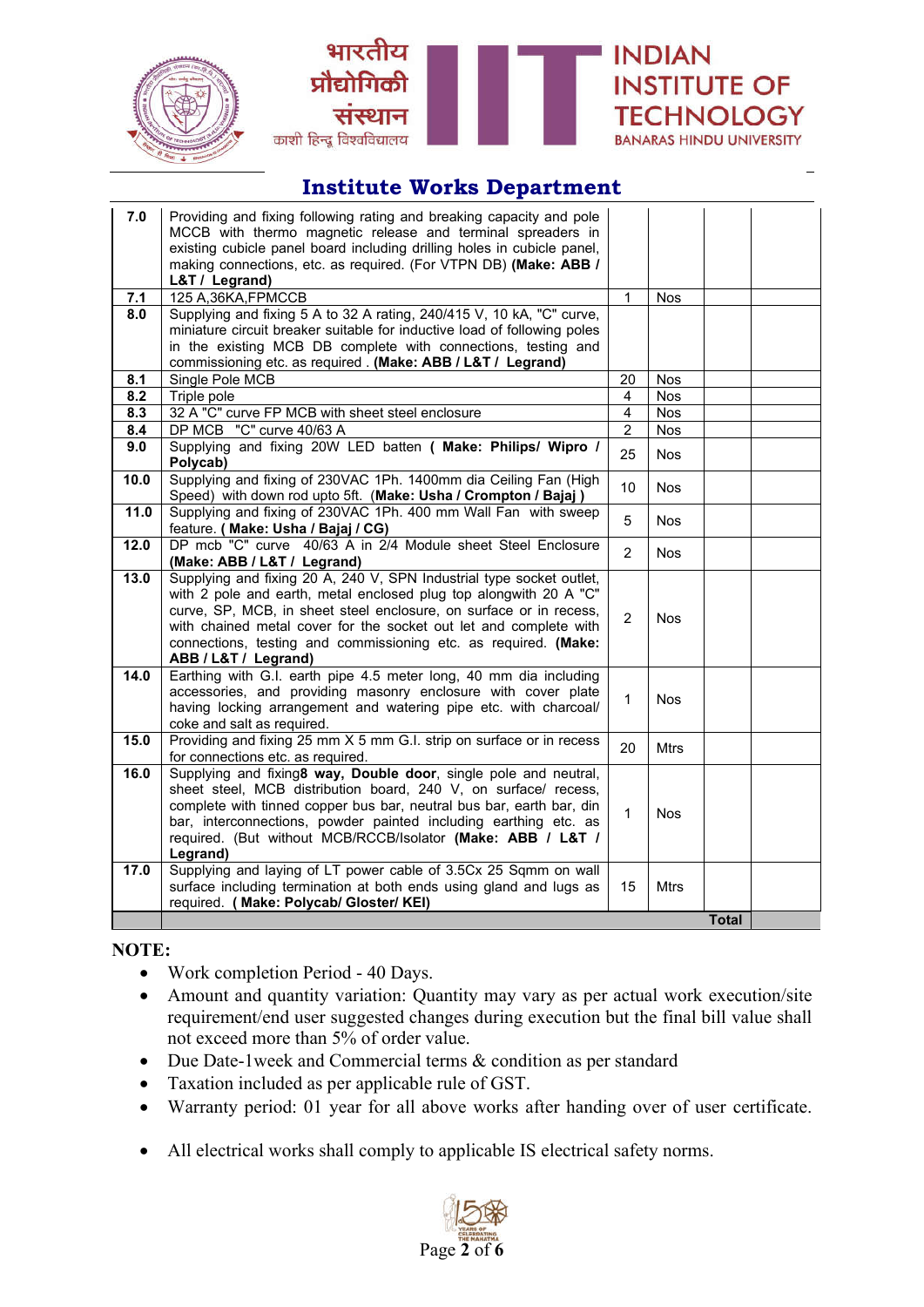

- Any loss of material/ manpower during the execution of works shall be responsibility of the contractor.
- For execution of above works all accessories shall be arranged by contractor at their end.
- Contractor must have valid Electrical Safety Certificate issued by The D.G.- Electrical Safety.
- Any other losses occurring during the execution of above work shall also be the responsibility of the contractor
- All works shall be executed by skilled electrician under the supervision of qualified supervisor.
- Quality of work must comply with CPWD norms.

2. The bidders should submit self certified order copies of similar type of works executed during last three financial years along with self certified copies of satisfactory work completion certificates.

3. Those bidders who have already executed similar type of works in IWD, IIT(BHU) need not submit satisfactory work completion certificates. They should submit only the self certified copies of earlier work orders.

4. The amount of similar work order executed during preceding last three financial years should be at least:

(i) 1 order of 80% of estimated cost of this work.

OR

(ii) 2 order of 60% of estimated cost of this work.

OR

(iii) 3 order of 40% of estimated cost of this work.

5. (a) Intending bidder should have average annual financial turnover of at least at least 30% of the estimated cost of this works during preceding last three financial years. **Self certified photocopies of certificate from CA to be submitted with bid.**

(b) Should not have incurred any loss in more than three years during the preceding three financial years ending 31st March, 2019. **Self Certified photocopy of certificate from CA to be submitted alongwith last five years Profit & Loss Account to be submitted with bid.**

(c) Should have a solvency certificate of **40%** of the estimated cost issued by Bank during the last six months. **Certified copy of original solvency certificate to be submitted with bid.**

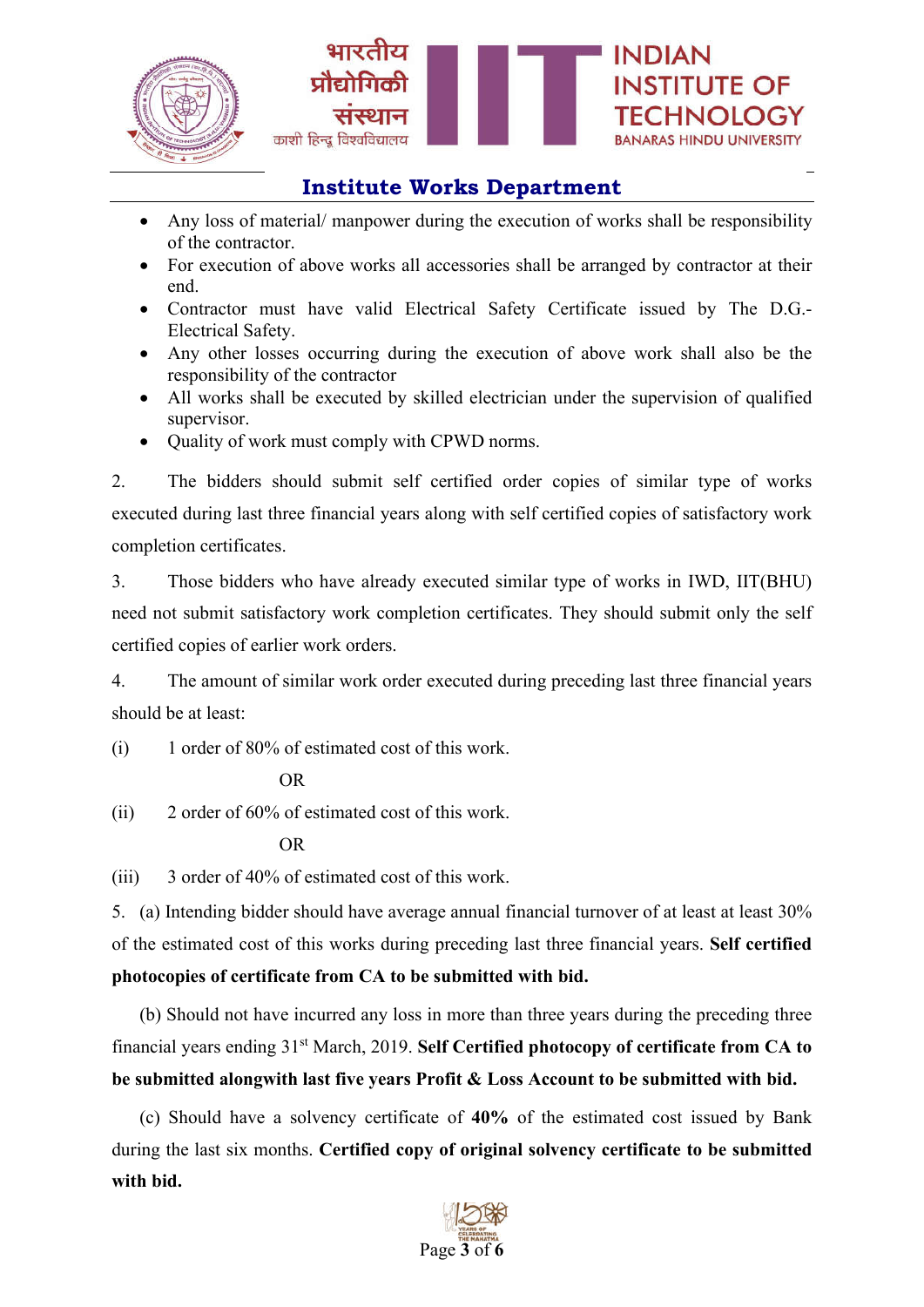

6. Any bid submitted without the above mentioned documents in support of criteria laid down from Sl. No. 2 to 5 above shall be treated as unresponsive and may not be considered for further evaluation by the tender opening committee.

7. The quotation forms complete in all aspects along with all required documents should be submitted in sealed envelope along with **tender fee of Rs. 590/-** in the form of demand draft drawn in favour of the Registrar, IIT (BHU), payable at Varanasi

8. The estimated cost of this work is **Rs. 1,98,576.00** inclusive of applicable GST. The **earnest money deposit** of **Rs. 5,000.00** shall be submitted in the form of FDR or DD in favour of the Registrar, IIT (BHU), payable at Varanasi. The **EMD** of successful bidder will be retained till the completion of work and shall be returned along with security deposit. The EMD of unsuccessful bidders shall be returned after the final award of work.

9. In case one or more eligible bidders are found lowest that is the L-1 prices are same then all L-1 bidders will be asked to resubmit their bids in sealed envelope with the objective to break the tie cases and determine a single L-1 bidder.

10. The works will be executed on Agreement/work order basis.

11. Institute reserves the right to reject any quotation or all quotation without prejudice, assigning any reason or giving any explanation.

12. If quotations are submitted without clearly writing the rates and total amount then quotation shall be rejected.

13. Quotation not stamped &signed by the contractor or his legally authorized agent will be considered invalid.

14. **Security deposit @ 5%** shall be deducted from each bill. The security deposit of 5% deducted from all the bills will be refunded after completion of the warranty period i.e. 12 months from the date of works completion. The date of issue of work completion certificate will be treated as the work completion date.

15. 1% water tax will be deducted from each bill if applicable.

16. Electricity charge will be deducted as per actual consumption.

17. 2% Income Tax and other applicable taxes such as GST etc. shall be deducted as per applicable Govt. rules.

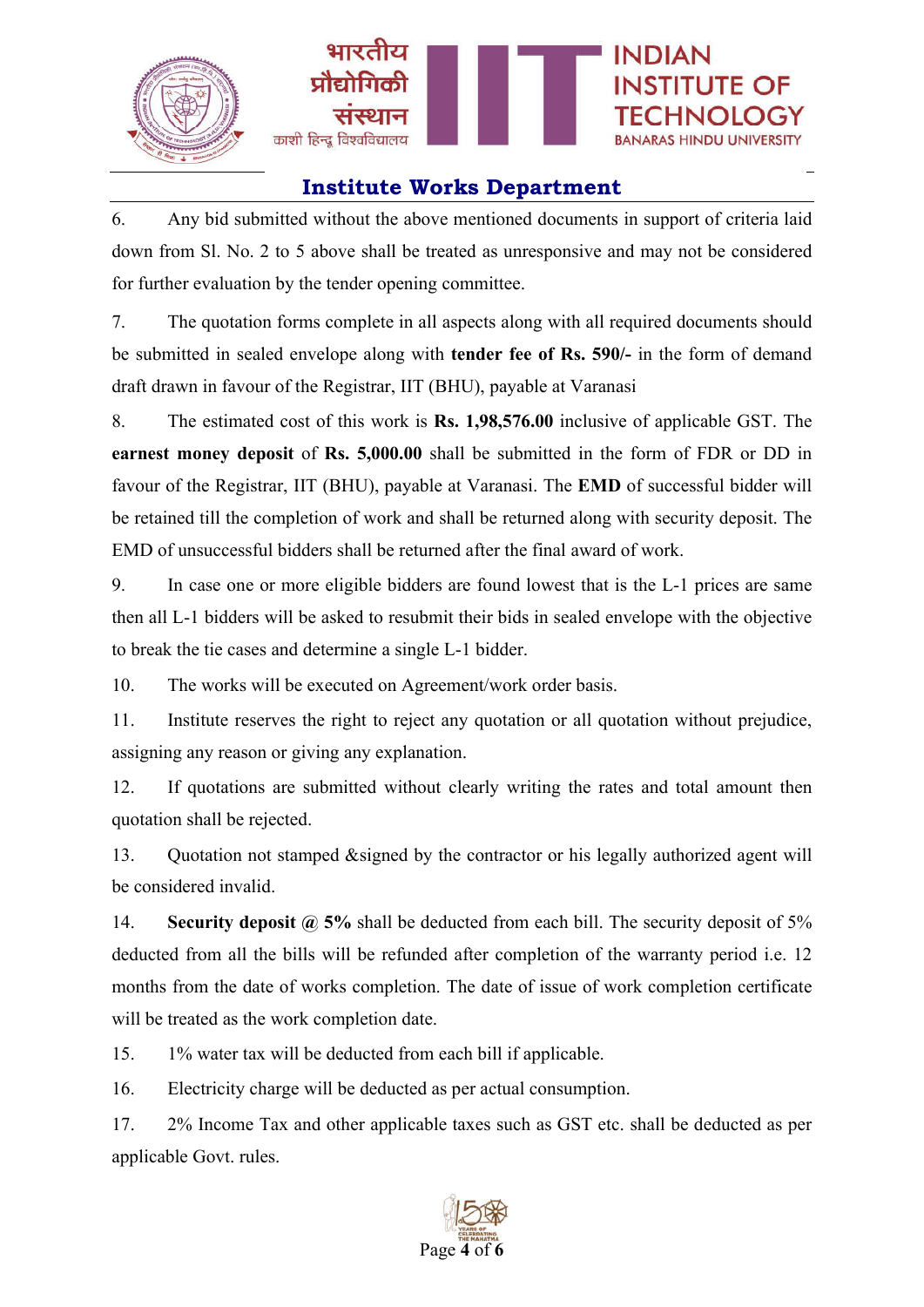

18. **Amount and quantity variation**: Quantity may vary as per actual work execution/site requirement/end user suggested changes during execution but the final bill value shall not exceed more than 5% of order value.

19. All the materials/equipments provided by the vendor will be checked by IWD before installation.

20. **Work completion period**: Within **40 Days** from the date of issue of Letter of Award/Work order. Work completion certificate shall be issued by the IWD after obtaining a satisfactory work done report from the user. A period of 10 days will be added to the work completion period for completion of above procedure.

21. **Late work completion penalty**: If work in not completed within the given time, penalty will be deducted as per institute norms.

22. Any damage caused to the building shall have to be made good by contractor at no extra cost & without any delay.

23. The bids submitted after the last date & time will not be considered for opening. The bids received within the last date & time will be opened on **07.08.2020 (16:00 Hrs.)** in the Committee room of the Superintending Engineer, IWD, IIT (BHU), Varanasi.

> Sd-**Superintending Engineer** Institute Works Department, IIT(BHU)